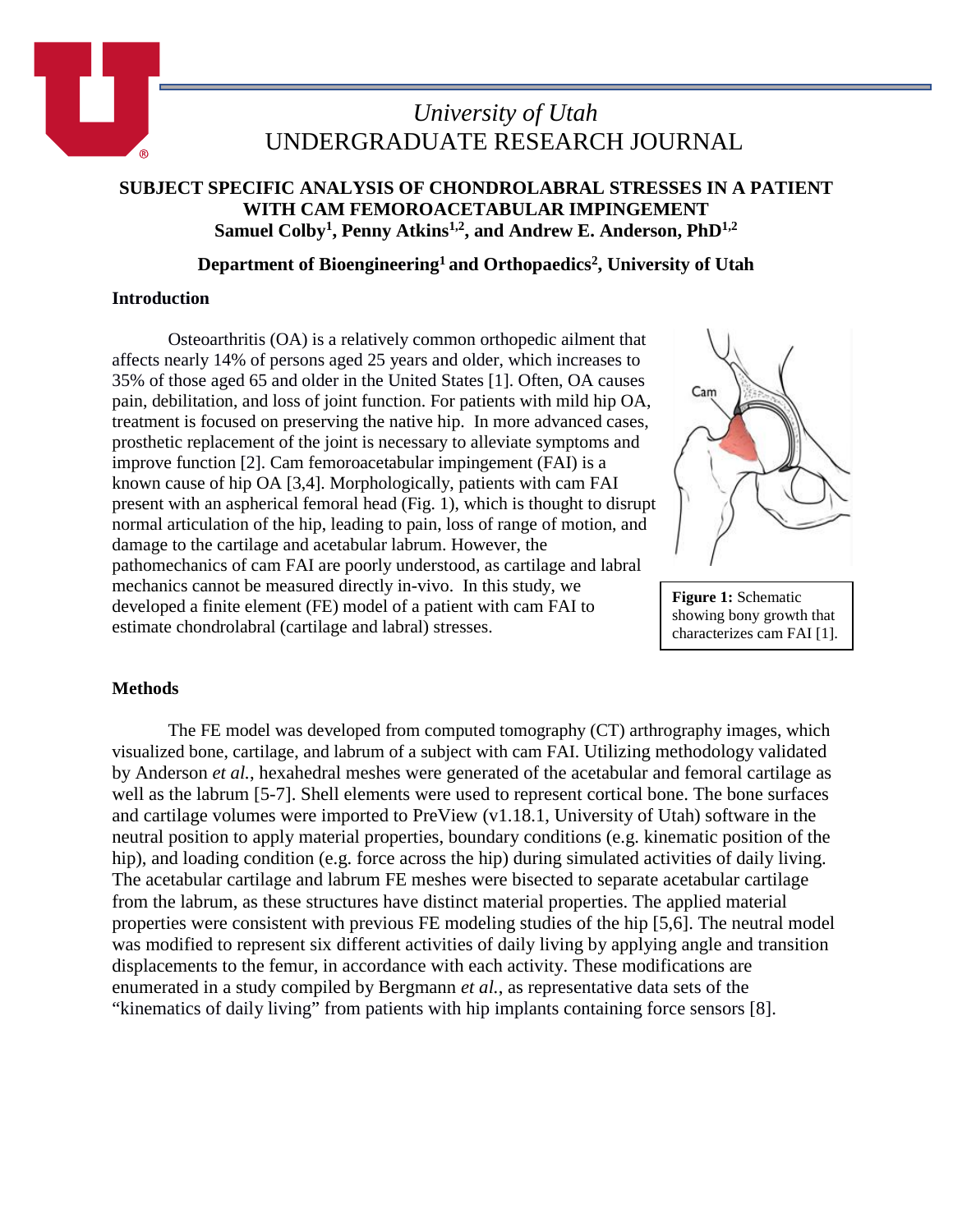#### **Results**

The FE results reporting stress at the acetabular cartilage and labrum were visualized in PostView (v1.8.3, University of Utah) Heel-strike during walking resulted in concentrated stresses, while stresses were more diffuse during toe-off at walking (Fig. 2).



**Figure 2:** Contact stress maps from a variety of daily living activities. \*Note, "Stair ascent, toe off" not included due to irreparable mechanical collisions in the model assembly phase.

(D) Stair ascend heel-strike (E) Fast walk, heel-strike (F) Stair descend, heel-strike

When averaged across each region, it was determined that stresses were highest in the superior acetabulum (Fig. 3). Stress values in other locations varied substantially across the activities. In general, stresses were highest during fast walking in the superior acetabulum, with very little stress in the surrounding regions. During stair descent, stresses were more evenly distributed, but were still located in the superior cartilage. In both the heel-strike and toe-off events of stair descent, the anterior cartilage and labrum also experienced considerable stress. For the stair ascent activity, stresses were concentrated in the superior cartilage, with minor stresses noted in the anterior cartilage. Other stresses in this activity were minimal. During all activities, stresses in the posterior region were much less than the superior region.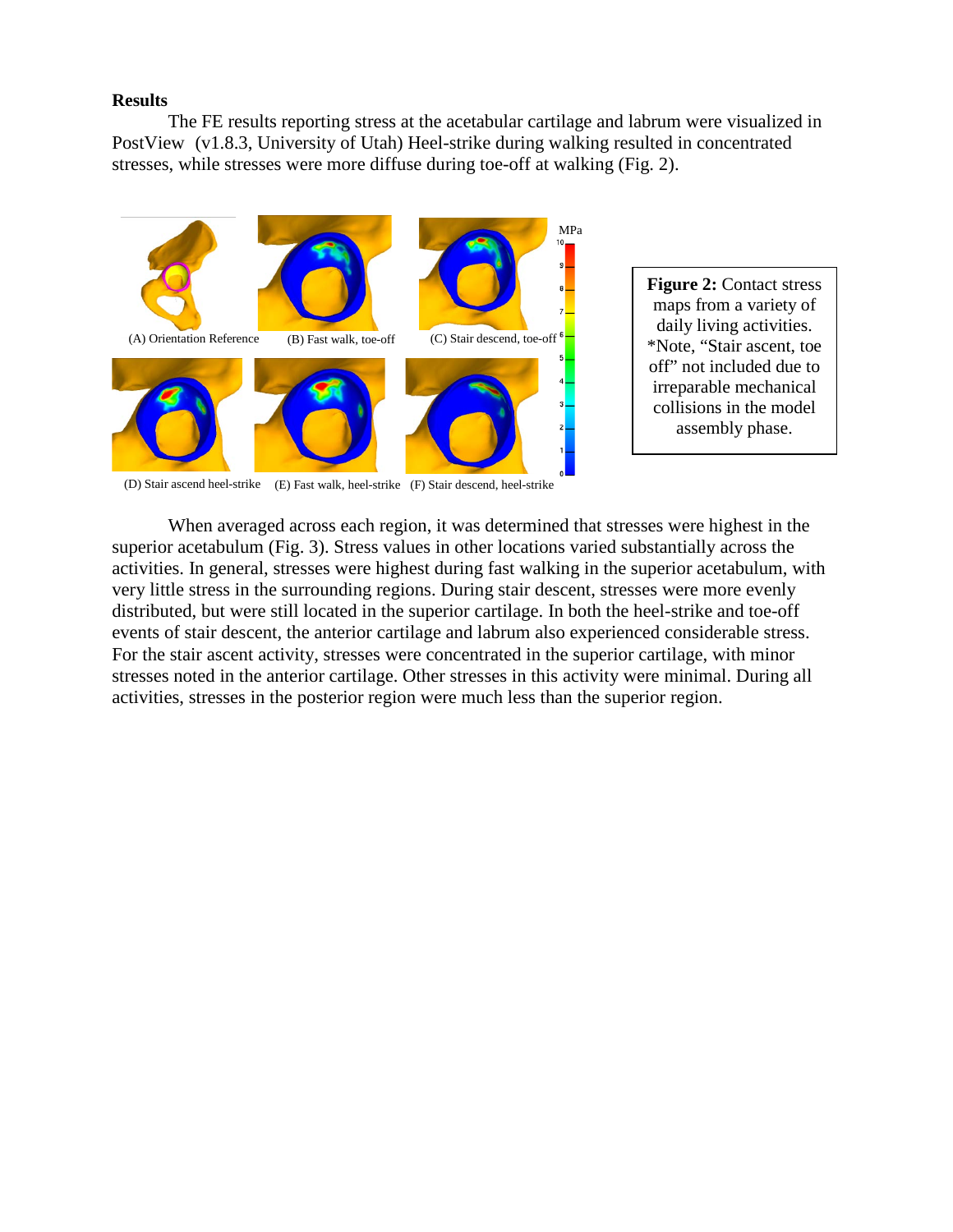

**Figure 3:** Average contact stress per cartilage or labrum section, grouped by activity. HS, heel strike; TO, toe off, data presented as mean (95% confidence interval) in MPa. Note that stair ascend toe-off is not included.

#### **Discussion**

While there were differences in the distribution of loading within the joint due to the different activities, loading was heavily biased towards the superior cartilage region, where damage most often is observed in FAI patients (Fig. 2, Fig. 3). During stair descent the anterior cartilage and labrum demonstrated substantial stresses (Fig. 2, Fig. 3). Posterior loading was almost nonexistent in all activities attempted (Fig. 3). Ideally, once more models are completed, a body of knowledge can be generated to educate physicians, and assist them in making more informed decisions during resection surgeries, and other medical interventions used to treat cam FAI. Additional sister projects involving shape modeling, to better quantify the average shape, thickness, and density of cam lesion, are underway. This may lead to a body of research that may allow greater confidence in diagnoses.

#### **References**

- [1] *Osteoarthritis (OA)*. (2015, Oct 28). Retrieved Mar 15, 2016, from Centers for Disease Control and Prevention.
- [2] BruyŔre, O. (2010). Rehabilitation in osteoarthritis. *Therapy*, *7*(6), 669-674.
- [3] *Femoroacetabular Impingement(FAI)*. (2010, Sept). Retrieved Mar 15, 2016, from OrthoInfo: <http://orthoinfo.aaos.org/topic.cfm?topic=A00571>
- [4] Ganz, R., Parvizi, J., Beck, M., Leunig, M., Nötzli, H., & Siebenrock, K. A. (2003). Femoroacetabular Impingement. *Clinical Orthopaedics and Related Research*, 112-120.
- [5] Harris, M. D., Anderson, E. A., Henak, R. C., Ellis, J. B., Peters, L. C., & Weiss, J. A. (2011). Finite Element of Cartilage Contact Stresses in Normal Human Hips. *Wiley Online Library*.